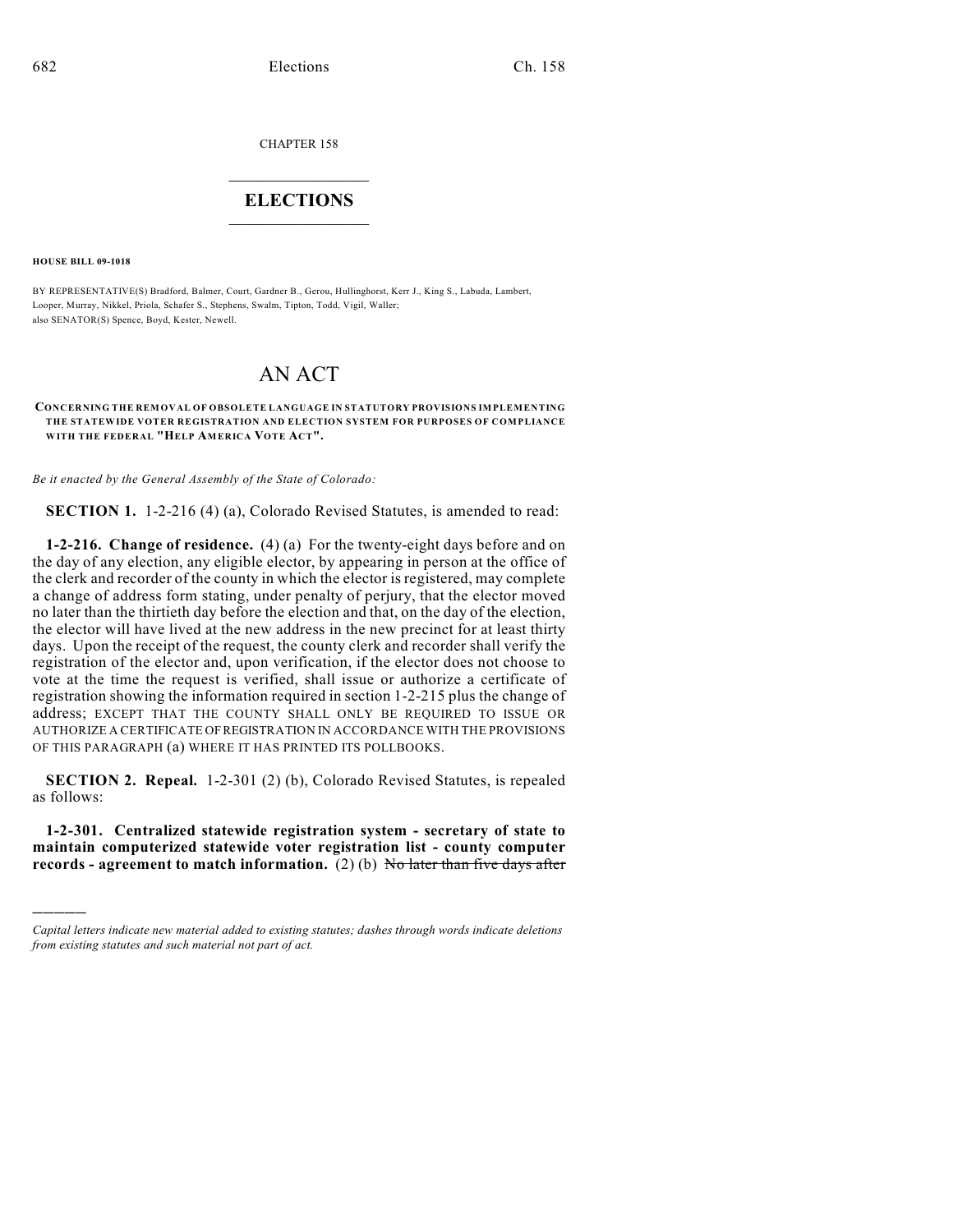## Ch. 158 Elections 683

the last day to register for a primary, general, odd-numbered year, or congressional vacancy election, the county clerk and recorder of each county shall transmit to the secretary of state, in a media format acceptable to the secretary of state, a list of the registered electors in the county. The list shall contain, but shall not be limited to, each elector's name, place of residence, mailing address if different from residence address, precinct number, date of birth, social security number or other identification number, and the date on which the elector was last registered.

**SECTION 3.** 1-2-302 (1) and (3), Colorado Revised Statutes, are amended to read:

**1-2-302. Maintenance of computerized statewide voter registration list confidentiality.** (1) The secretary of state shall maintain the master list of registered electors of the entire state on as current a basis as is possible. In order to assist the secretary of state, the county clerk and recorder in each county, no later than five days after the end of each month, shall transmit to the secretary of state in a media format acceptable to the secretary of state all additions, changes, and deletions to the master registration records made in each county for the previous month.

(3) As soon as is practicable after a general election, the county clerk and recorders shall transmit to the secretary of state, in a media format acceptable to the secretary of state, a list of the electors canceled from the registration records by the county clerk and recorders pursuant to part 6 of this article. The electors shall be identified as provided in subsection (2) of this section.

**SECTION 4.** 1-2-305 (1) and (2), Colorado Revised Statutes, are amended to read:

**1-2-305. Postelection procedures- voting history.** (1) Not later than sixty days after a state election, each county clerk and recorder shall transmit to the secretary of state, in a media format acceptable to the secretary of state, THE SECRETARY OF STATE SHALL GENERATE a list of electors showing who voted and who did not vote in the election. The list shall contain the information provided for in section 1-2-301 (1) BE DRAWN FROM THE STATEWIDE VOTER REGISTRATION DATABASE. For electors who voted, the list shall show such elector's method of voting, whether by early voting, mail-in ballot, mail ballot, polling place voting, or otherwise.

(2) Upon receipt of the lists, the secretary of state shall compare them with the master list of registered electors maintained in the office EXAMINE THE LISTS TO SEE WHICH ELECTORS DID AND DID NOT VOTE IN THE ELECTION in order to ascertain if any elector has voted more than once. If it is determined that an elector has voted more than once, the secretary of state shall notify the proper district attorney for prosecution of a violation of the provisions of this code.

**SECTION 5.** 1-2-603 (1), Colorado Revised Statutes, is amended to read:

**1-2-603. Notification that elector has moved and registered in different county.** (1) If the elector registers to vote in another county, the county clerk and recorder shall immediately transmit the information to the county clerk and recorder of the elector's prior county of residence. Upon receipt of the information, the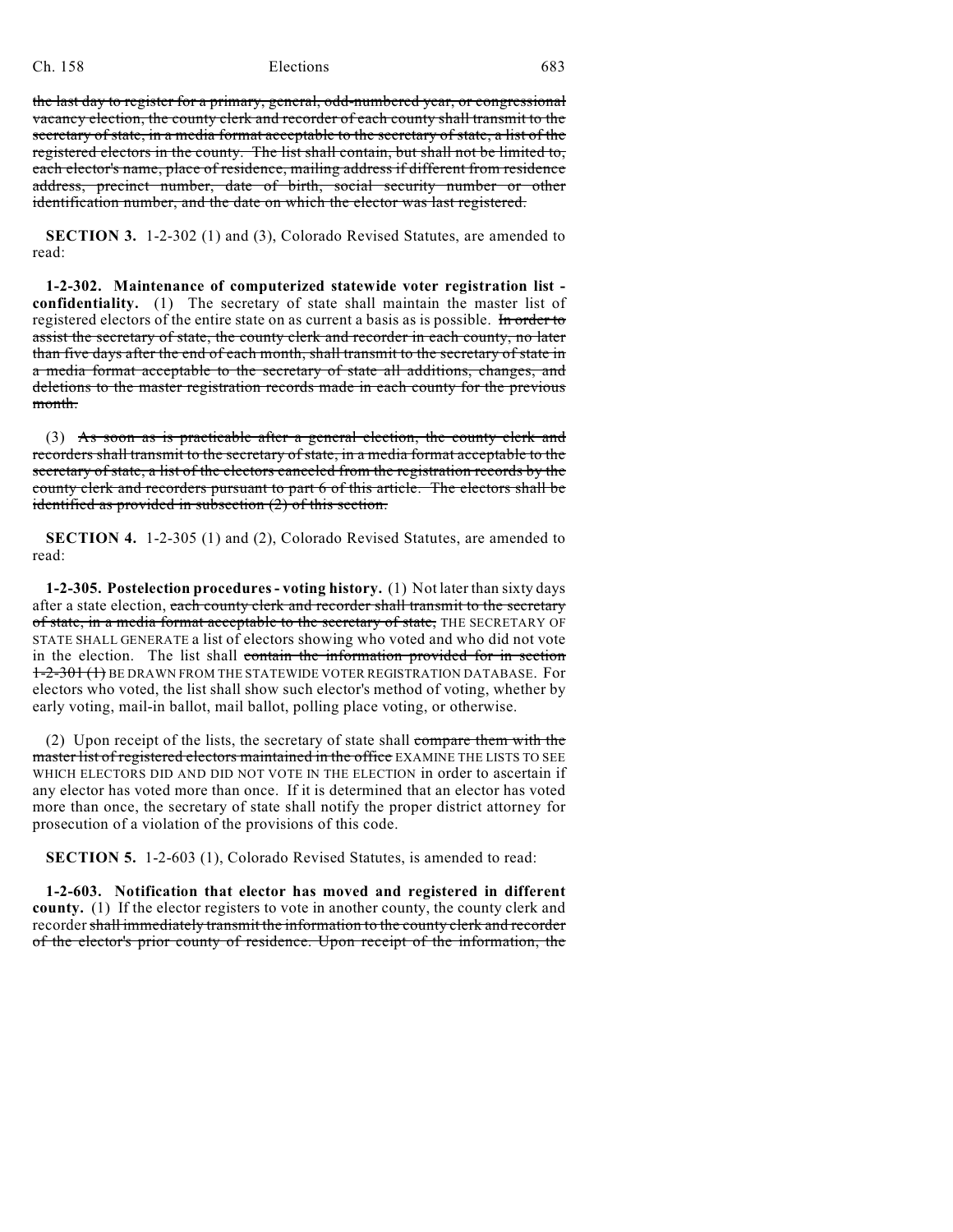684 Elections Ch. 158

county clerk and recorder of the county of prior residence shall cancel the elector's registration record. The county clerk and recorder of the county of prior residence shall cancel the registration record only if the name and birth date or the name and social security number of the elector match. OF THE ELECTOR'S NEW COUNTY OF RESIDENCE SHALL TRANSFER THE ELECTOR'S REGISTRATION RECORD FROM THE OLD COUNTY IN ACCORDANCE WITH THE FOLLOWING REQUIREMENTS:

(a) IF THE ELECTOR PROVIDES A NAME, DATE OF BIRTH, AND PRIOR ADDRESS AND THE COUNTY CLERK AND RECORDER CAN MATCH THE NAME, DATE OF BIRTH, AND PRIOR ADDRESS TO THE ELECTOR'S PRIOR REGISTRATION RECORD, THE ELECTOR'S REGISTRATION RECORD SHALL BE TRANSFERRED FROM THE OLD COUNTY.

(b) IF THE ELECTOR PROVIDES A NAME AND DATE OF BIRTH BUT DOES NOT PROVIDE A PRIOR ADDRESS, THE ELECTOR'S REGISTRATION RECORD SHALL BE TRANSFERRED FROM THE OLD COUNTY ONLY IF:

(I) THE ELECTOR PROVIDES A DRIVER'S LICENSE OR IDENTIFICATION CARD NUMBER, AND THE COUNTY CLERK AND RECORDER OF THE NEW COUNTY OF RESIDENCE CAN MATCH THE NAME, DATE OF BIRTH, AND DRIVER'S LICENSE OR IDENTIFICATION CARD NUMBER TO THE ELECTOR'S PRIOR REGISTRATION RECORD; OR

(II) THE ELECTOR PROVIDES A SOCIAL SECURITY NUMBER, AND THE COUNTY CLERK AND RECORDER OF THE NEW COUNTY OF RESIDENCE CAN MATCH THE NAME, DATE OF BIRTH, AND SOCIAL SECURITY NUMBER TO THE ELECTOR'S PRIOR REGISTRATION RECORD.

(c) IF THE ELECTOR DOES NOT PROVIDE A PRIOR ADDRESS, DRIVER'S LICENSE NUMBER, OR SOCIAL SECURITY NUMBER, THE REGISTRATION RECORD SHALL NOT BE TRANSFERRED FROM THE OLD COUNTY UNLESS THE ELECTOR SUBMITS ADDITIONAL INFORMATION THAT COMPLIES WITH THE REQUIREMENTS OF THIS SUBSECTION (1). THE COUNTY CLERK AND RECORDER OF THE COUNTY OF PRIOR RESIDENCE MAY SEND NOTICE TO THE ELECTOR BY FORWARDABLE MAIL TO THE ELECTOR'S ADDRESS OF RECORD. ANY SUCH NOTICE SHALL HAVE A RETURNABLE PORTION THAT HAS THE RETURN POSTAGE PREPAID AND IS PREADDRESSED TO THE SENDING COUNTY CLERK AND RECORDER, AND SHALL INCLUDE AN AREA FOR THE ELECTOR TO INDICATE IF THE ELECTOR HAS MOVED TO ANOTHER COUNTY AND WISHES TO HAVE HIS OR HER REGISTRATION RECORD TRANSFERRED FROM THE OLD COUNTY.

**SECTION 6.** 1-2-604, Colorado Revised Statutes, is amended to read:

**1-2-604. Cancellation of electors with a multiple registration.** (1) If the secretary of state's master list of registered electors shows an elector to be registered in more than one precinct in this state, the secretary of state shall notify every applicable county clerk and recorder each month of such multiple registration. Each county clerk and recorder who receives such notification BASED UPON AN EXAMINATION OF THE SECRETARY OF STATE'S MASTER LISTS OF REGISTERED ELECTORS, EACH COUNTY CLERK AND RECORDER SHALL GENERATE A LIST CONTAINING THE NAME OF EACH ELECTOR WHO IS REGISTERED IN MORE THAN ONE PRECINCT IN THE STATE AND shall cancel from the county's master lists of registered electors the name of the elector wherever it appears, except where it corresponds to the elector's most recent date of registration.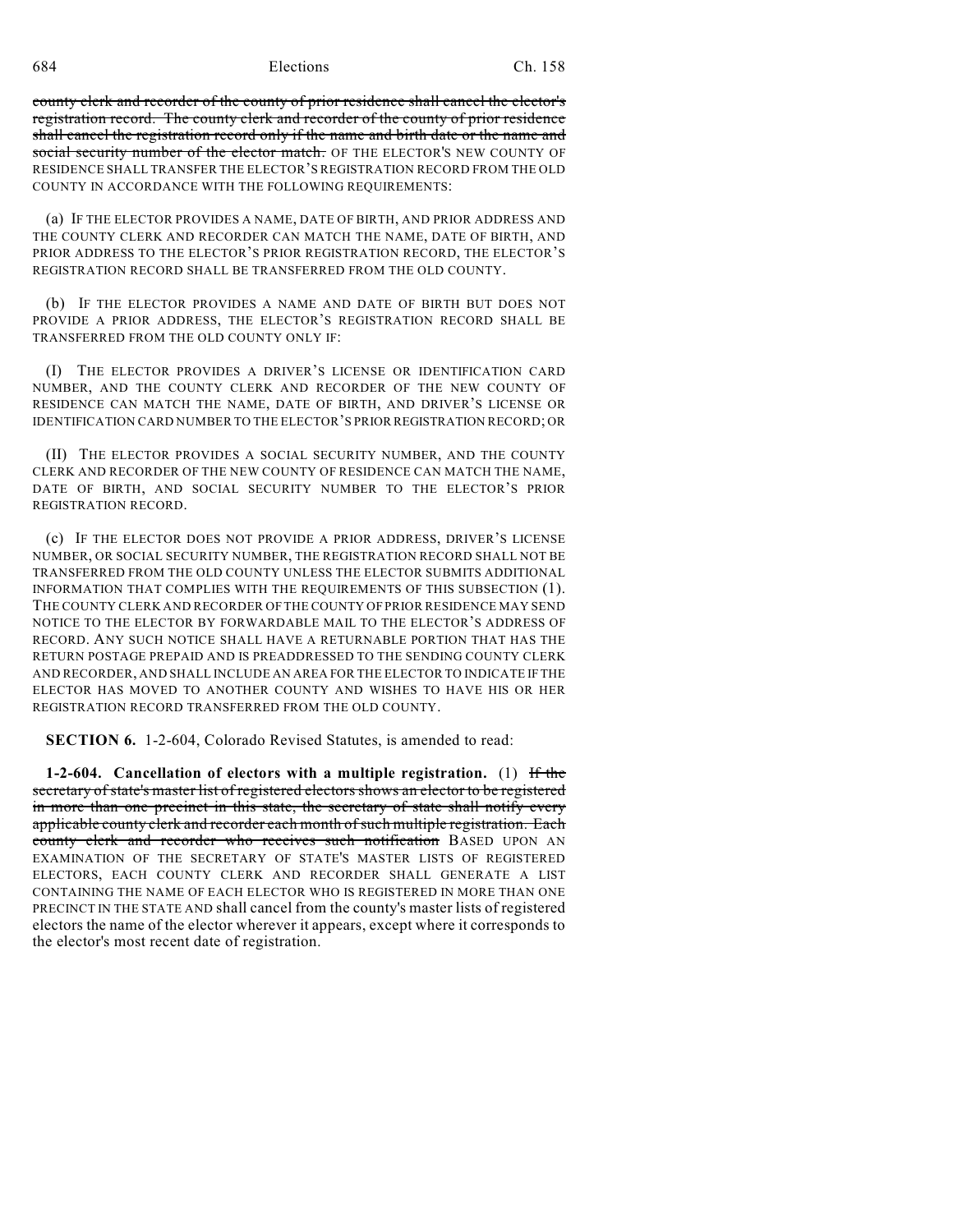## Ch. 158 Elections 685

(2) Not later than fifteen days prior to each primary, general, odd-numbered year, or congressional vacancy election, the secretary of state shall furnish to each county clerk and recorder a list of registered electors who are registered to vote in more than one precinct in this state. The lists shall identify each elector as provided in section 1-2-301 (1).

 $(3)$  (a) The county clerk and recorder of the county of prior residence shall cancel the registration record pursuant to subsection (1) of this section only if the name and birth date or the name and social security number of the elector match. THE COUNTY CLERK AND RECORDER MAY NOT CANCEL THE REGISTRATION RECORD PURSUANT TO SUBSECTION (1) OF THIS SECTION UNLESS THERE IS A MATCH IN THE COUNTY'S REGISTRATION RECORDS AND THE STATEWIDE VOTER REGISTRATION DATABASE WITH RESPECT TO, AT A MINIMUM, THE FOLLOWING TYPES OF IDENTIFYING INFORMATION:

(I) THE ELECTOR'S NAME, DATE OF BIRTH, AND PRIOR RESIDENCE; OR

(II) THE ELECTOR'S NAME, DATE OF BIRTH, AND DRIVER'S LICENSE NUMBER OR SOCIAL SECURITY NUMBER.

(b) IF THE COUNTY CLERK AND RECORDER IS NOT ABLE TO CANCEL THE REGISTRATION RECORD PURSUANT TO PARAGRAPH (a) OF THIS SUBSECTION (3), THE COUNTY CLERK AND RECORDER SHALL SEND A NOTICE TO THE ELECTOR WHOSE RECORD THE CLERK AND RECORDER INTENDS TO CANCEL. THE NOTICE SHALL BE SENT TO THAT ELECTOR'S ADDRESS OF RECORD, SHALL HAVE A RETURNABLE PORTION THAT HAS THE RETURN POSTAGE PREPAID AND THAT IS PREADDRESSED TO THE SENDING COUNTY CLERK AND RECORDER, AND SHALL INCLUDE AN AREA FOR THE ELECTOR TO INDICATE IF THE ELECTOR HAS MOVED TO ANOTHER COUNTY AND WISHES TO HAVE HIS OR HER REGISTRATION RECORD TRANSFERRED FROM THE OLD COUNTY.

**SECTION 7.** 1-10-105 (5) (c), Colorado Revised Statutes, is amended to read:

**1-10-105. Official abstract of votes cast - certification by secretary of state.** (5) The secretary of state shall publish on a biennial basis an official abstract of votes cast for all statewide elections held in the year of the general election and include the odd-number year immediately preceding that general election. The abstract shall contain the following information:

(c) The reconciled total number of active, registered voters in each county on election day; as determined by the county clerk and recorders no later than forty-five days after the election;

**SECTION 8. Act subject to petition - effective date.** This act shall take effect at 12:01 a.m. on the day following the expiration of the ninety-day period after final adjournment of the general assembly that is allowed for submitting a referendum petition pursuant to article V, section 1 (3) of the state constitution, (August 5, 2009, if adjournment sine die is on May 6, 2009); except that, if a referendum petition is